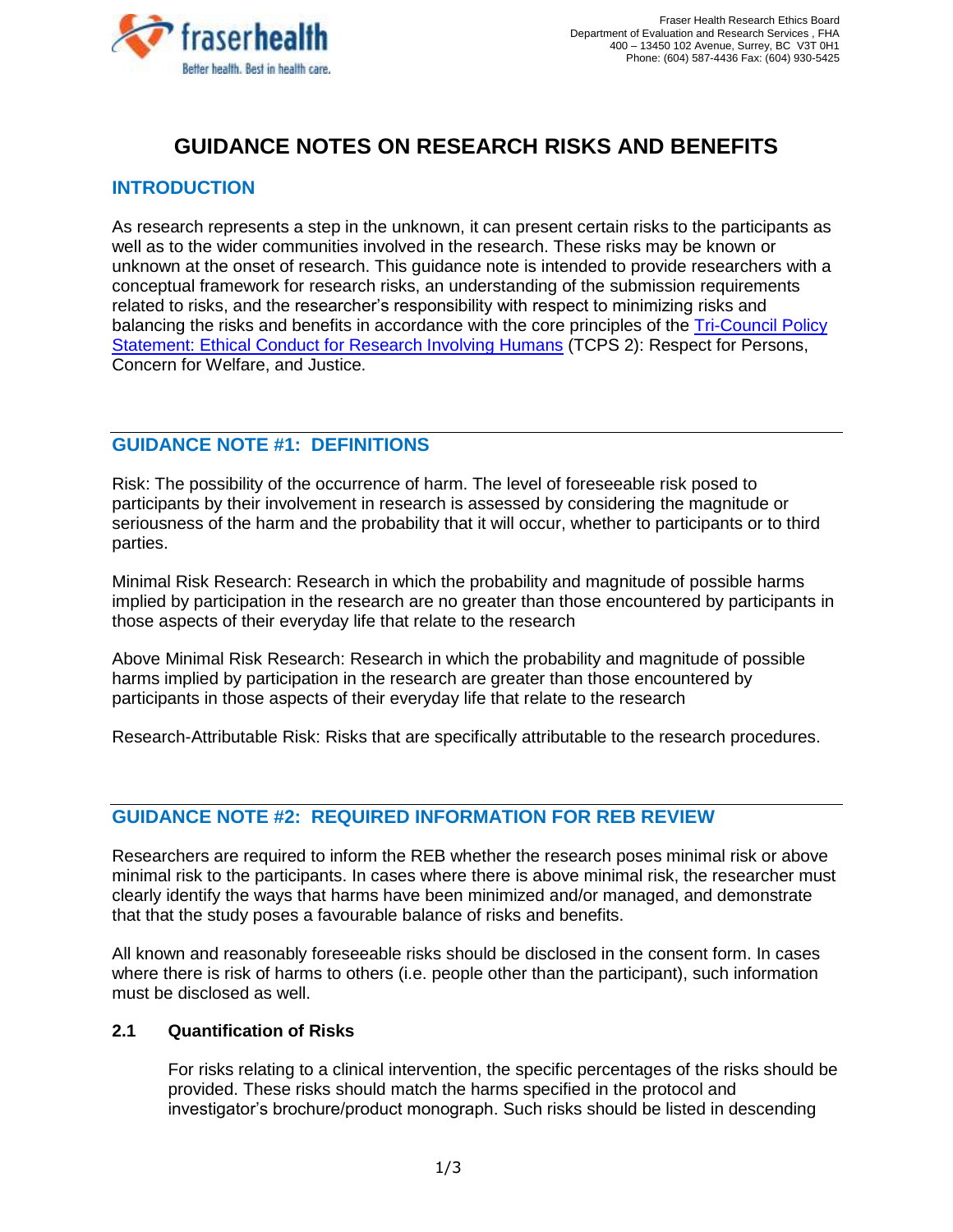order of frequency. Risks may be grouped according to range if the range is sufficiently narrow.

Where no percentages are available, specific discussion about risks encountered in case series/case reports, preclinical studies, or studies involving similar procedures are required. If absolutely no relevant data about harms of the experimental procedures is available (e.g. a Phase I trial), Investigators are required to make their best effort to honestly inform participants about possible risks of participating in the research, even if they cannot be quantified. This quantification can be in the form of "for thirty participants, five experienced a particular side effect."

# **GUIDANCE NOTE #3: UNKNOWN INTERACTIONS WITH OTHER DRUGS**

Researchers must disclose in the protocol and consent form whether the research necessitates that certain medication or treatments not be administered during the study so participants can evaluate this in the context of their current health.

# **GUIDANCE NOTE #3: STUDIES WASH-OUT PERIODS OR REQUIREMENTS FOR STOPPING MEDICATION**

The consent from must explain the symptoms/signs that participants could experience from being taken off of any medication, and the potential impacts on their health.

#### **GUIDANCE NOTE #4: HARMS REQUIRING SPECIAL COUNSELLING**

If in the course of the research, there are tests that might have results that impact seriously on the research participant's health or have other serious implications (e.g. HIV, Hepatitis, or some genetic tests), appropriate pre- and post-test counselling services should be made available to that person, and, when appropriate, to their family members. The measures taken to ensure that counselling services are made available to research participants should be detailed in the protocol.

#### **GUIDANCE NOTE #5: SOCIAL AND PSYCHOLOGICAL HARMS**

Some research projects may present risks related to social harm, such as breaches of confidentiality, social stigmatization, threats to reputation, and/or psychological harms. In such cases, the protocol must detail what strategies are in place to minimize and/or manage such risks to participants and other affected individuals. For studies where the research activities are likely to reveal high levels of psychological distress (e.g., EQ-5D questionnaire), a rescue plan must be described in the protocol and consent form.